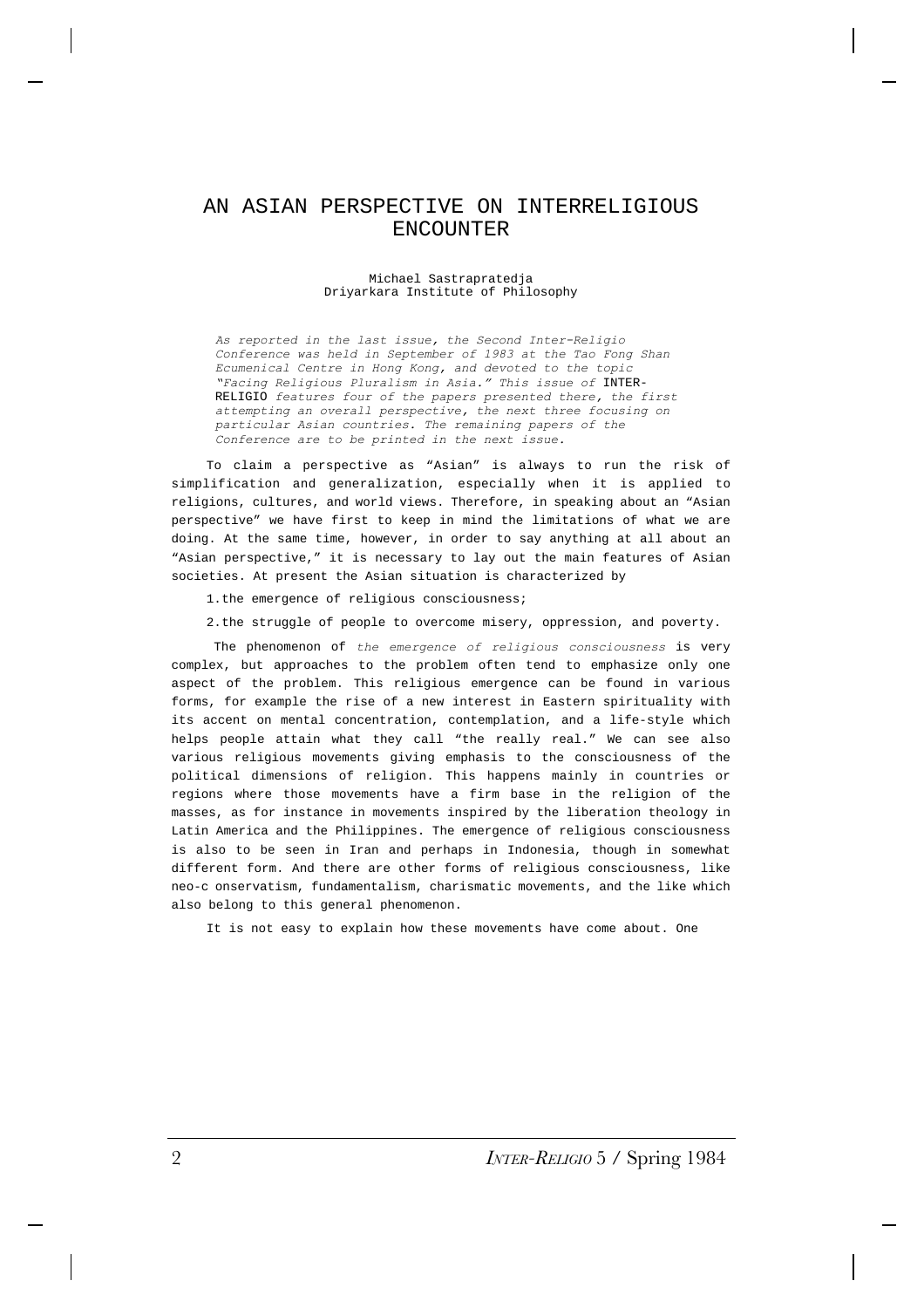explanation tells us that the emergence of mysticism was encouraged by an inner desire of people to widen their consciousness, to make use of their own hidden spiritual powers which are not recognized by modern world. This accenting of suprarational experience is a protest against rationalized modern technological and bureaucratic society. Another explanation would have it that these phenomena are really reactions against institutionalized, legalistic, or moralistic religions. Mystical experience is thought to restore the harmony within the universe which has been destroyed by the development of modern society. The rise of various small religious communities is often regarded as a reaction against the anomie of an impersonal society. It is an effort to overcome the alienation caused by industrial society.<sup>1</sup> Movements inspired by the theology of liberation like we find in the Philippines have come into existence due to a consciousness of an historical situation in which the majority of the people are living in dehumanizing conditions and due to an awareness of the liberating message of their own religion.

What is the meaning of the emergence of religious consciousness for this interreligious encounter in Asia?

- 1. Humans are always in search of truth. Truth cannot be possessed and there is no end for searching it. Looked at from this point of view the Asian interreligious encounter should be truly religious and existential.
- 2. Human beings understand humanity as "a hermeneutical undertaking, i.e. as a task of understanding their own situation,  $n^2$  including their religious experiences. An interreligious encounters always implies a hermeneutical process which enables a renewal of religious experiences. The openness towards a new perspective to truth is inherent in human nature as a constant drive to interpret experience and reality.
- 3. The phenomenon of religious reformations confirm the historical dimension of religion. A consciousness of the relativity of religious expression prevents the human person from ever absolutizing a particular opinion. An Asian perspective on interreligious encounter excludes any fundamentalism. I would recall here what Rubem Alves said of fundamentalists: that they are people who feel as if they have "reached perfection" in their work, who want to be free from encountering reality as it is-always precarious, incomplete, changing, frustrating, and saddening.

The second main feature of Asian situation is *the struggle of people to overcome misery, oppression, and poverty*. The majority of Asian peoples are living in inhuman conditions caused by unjust social structures. Poverty and misery are not caused by the mentality of the people, but are a problem of socio-economic structures. New ideologies are also offering solutions in overcoming poverty. As A. Pieris indicates, there are various forces involved in the efforts of overcoming misery: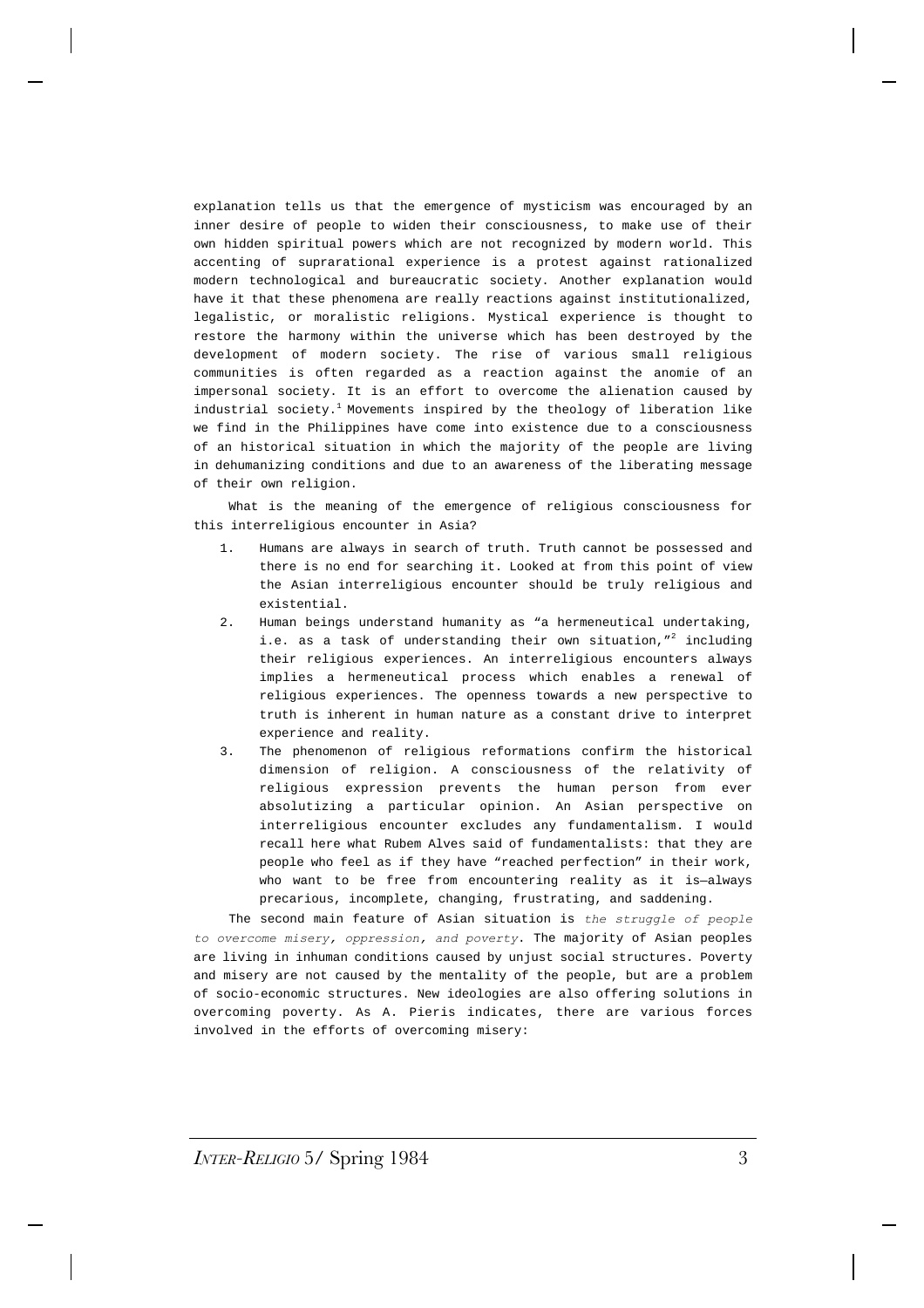| 1.Religious forces: | A. Gnostic soteriologies represented by the                     |
|---------------------|-----------------------------------------------------------------|
|                     | higher forms of Hinduism, Buddhism,                             |
|                     | Taoism, and so forth.                                           |
|                     | B. Biblical theism: Islam and Christianity.                     |
| 2. Secular forces:  | C. Western technocracy based on the capitalist model            |
|                     | of development.                                                 |
|                     | D. Socialism, particularly of the Marxist variety. <sup>3</sup> |

Western technocracy which is supported by the multi-nationals and militarism has failed to cope with the problem of misery, and has even created a widening gap between the rich and the poor. Technology can be conceived as "technique plus structure." The techniques have hardware components (tools) and software components (skills and knowledge). The structures mainly consist of economic, social, and cultural structures. In transferring Western technology Asian peoples transfer also Western economic, social, and cultural structures. As Johan Galtung says: "The total picture, thus, is one of transfer of technology as structural and cultural invasion, an invasion possibly more insidious than colonialism and neocolonialism, because such an invasion is not always accompanied by a physical Western presence; often not even the elites with allegiance to the West are to be found anywhere. The invasion thus becomes entirely acceptable to the elites who reject the West in all its aspects — except its technology."<sup>4</sup>

Socialism with its various versions has attracted many followers, since it offers a solution for changing social structures. But the difficulty is that this socialism has not yet been integrated into the culture and religion of the people, so that it fails to bring about changes which promote social justice. Moreover, capitalistic forces still maintain a strong grip on most Asian countries.

Religion in Asia places high value on human dignity and shows a deep concern about human misery. But unconsciously these religions tend to legitimize the status quo and hence strengthen the injustice in society. Here I should like to add a few remarks about the relation between religion and poverty:

- 1. Poverty cannot be regarded as having value in itself.
- 2. Poor people should not be regarded as having no value or should not regard themselves as valueless.
- 3. It is completely wrong to perceive the poor as having no dignity at all and the rich as having to share their dignity with the poor. All rights flow from human dignity, and there is no separating human dignity from human persons. It is not something that can "disappear" or "be recovered." It is not a matter of one group in possession of human dignity giving it to "those who do not have it," but of acknowledging, affirming, and enabling expression for that which belongs to all.

The existing social structure conditions the poor to think about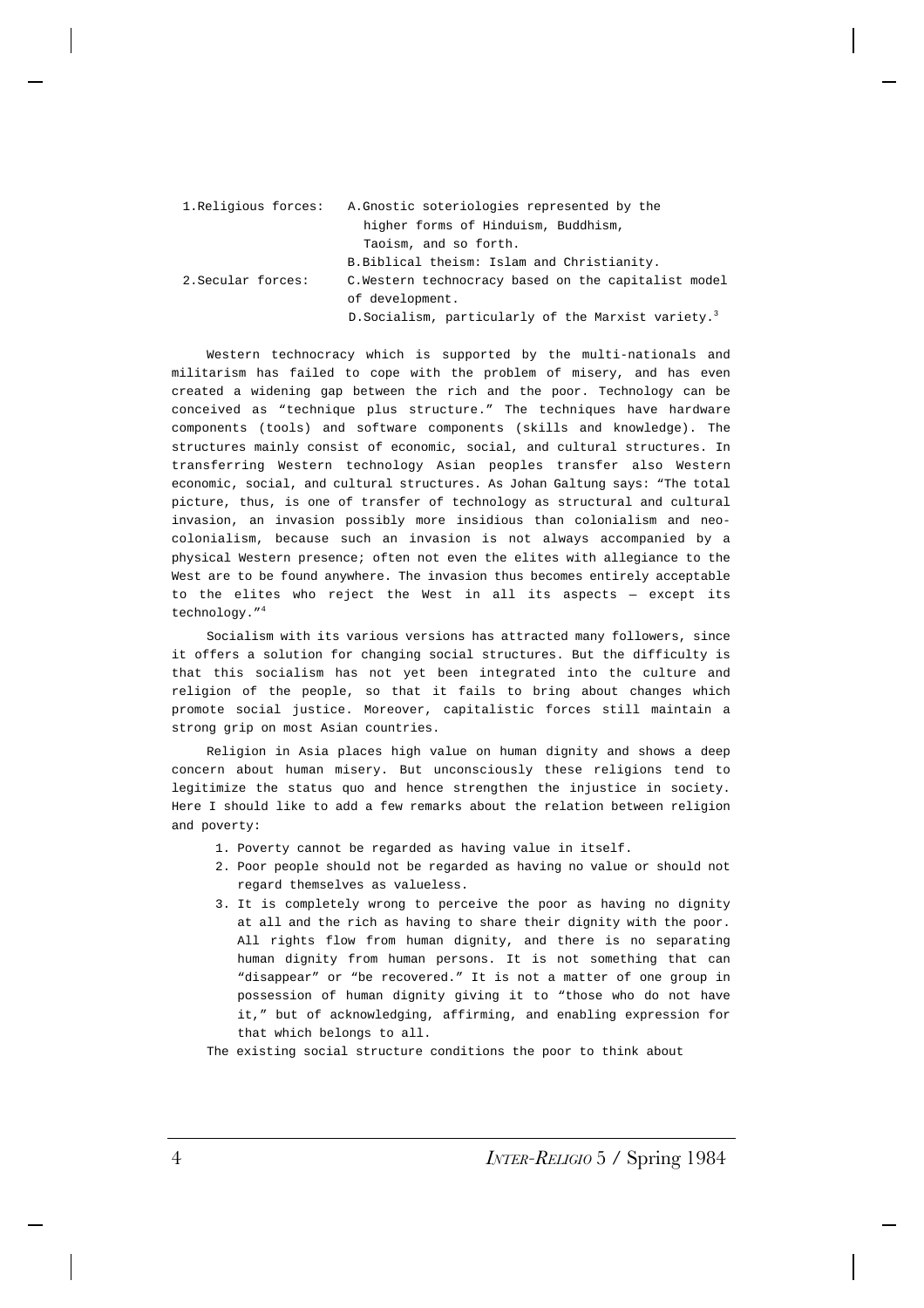their dignity and rights in terms of gifts from those who are more privileged. The evil affecting human dignity has its roots in the social structure, i.e. in the infrastructural level (Socio—economics) and at the superstructural level (ideology, law and value system).

- 4. Verbal recognition of human dignity is itself not sufficient to overcome poverty. It must be accompanied by structural change. One cannot maintain human dignity without at the same time changing the social structure which bars respect from those who are not respected in a society.
- 5. We have said that poverty cannot be regarded as having value in itself, but part of the problem here is that religion has mystified poverty. In the history of religion we observe that poverty is ambivalent.

— It is regarded as an opportunity for opening one's heart to God. —On the one hand, poverty is regarded as something negative, but on the other hand it has been used as means for conversion. —Poverty is considered as something to relativize the importance of wealth: wealth is not the ultimate end. —Poverty is seen as an evil to be eradicated.

Due to its ambivalence poverty can be utilized as a legitimation of poverty itself. Through its mystification poverty has been regarded as having value in itself. This mystification has been internalized by the poor to justify their poor conditions; but it could also be used by the haves to keep the poor remaining poor. One of the functions of religion is to interpret reality. In the words of C. Geertz, religion is a system of meaning by which people interpret disorganized and chaotic phenomena that confronts them in life, at "points where chaos —a tumult of events which lack not just interpretation but interpretability—threatens to break in upon man: at the limits of his moral insight." <sup>5</sup> Religion reconciles oppositions experienced in man's life including man's social life by justifying the status quo of society. Indeed, it "supernaturalizes" relationships between the dominant and dominated groups. 6

- 6. In this connection religious ideas should be seen as a system closely related to other social systems. Accordingly, meaningful theological reflection has to include structural analysis, that is a method which tries to show the interrelationship and interdependencies between systems. Based on structural analysis and theological reflection religion has to make decisions and take action. This religious involvement should be regarded as an integral process of reflection and action.
- 7. Solidarity and identification of believers with the poor can be a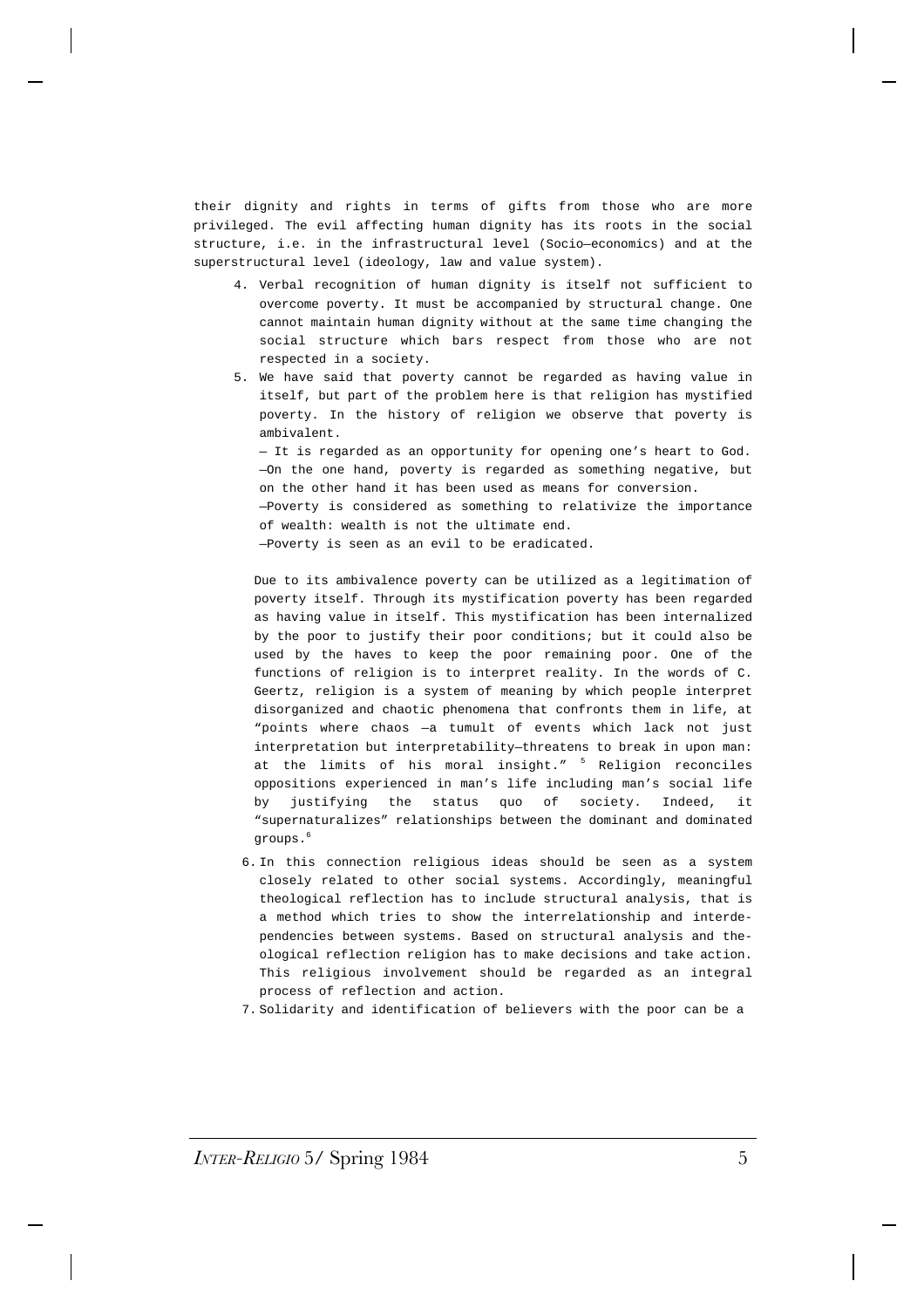driving force for change. Solidarity is not to be understood as the will to experience poverty as something having value in itself, but as a means for affirming that the poor have their value and dignity. Here religion could be of great help in fostering the process of conscientization. The poor are generally immersed in a culture of silence: —overpowered by their feelings of helplessness; —submissive towards the interplay of powers which they perceive as irrational or magical; —adjusting to the social order instead of participating actively in it; and —ignorant about the interrelationship between nature and humanity, culture and humanity, history and humanity. This irrational perception of reality should be developed in the direction of: —consciousness as a subject; —dissatisfaction with stagnancy; and —awareness of one's social position in relation to the larger social system. In other words, a unity should be fostered between action and reflection that would in turn produce greater creativity.

What meaning do these observations have for interreligious encounter in Asia?

- 1. Religion exists not for its own sake but for the sake of people. It is therefore the primary concern of religion to help people and to defend their human dignity, or, in the words of the theme chosen at the Theological Conference held in Sri Lanka in 1979: "Asia's struggle for full humanity." This struggle for full humanity, it seems to me, ought to be the basis for cooperation between the various religions of Asia. A dialogue between religions must be able to inspire a common commitment to take the side of the weak and the poor.
- 2. A spirit of searching together for the meaning and value of humanity and human dignity and for making ourselves deeply sensitive to humanity should accompany our common struggle. It is therefore necessary that religions liberate themselves from their narrow and time-worn attachments. This means, among other things, that religion has to develop an openness towards a humanistic ethic that gives priority to the salvation of humanity. This is primarily important in a society in which there is a need to have a basis for common responsibility.
- 3. Religion has to insist on liberating people from the various determinisms that result from the development of modern society. Religion must protect people and society from being used as a means to build a technological society with a completely ration-